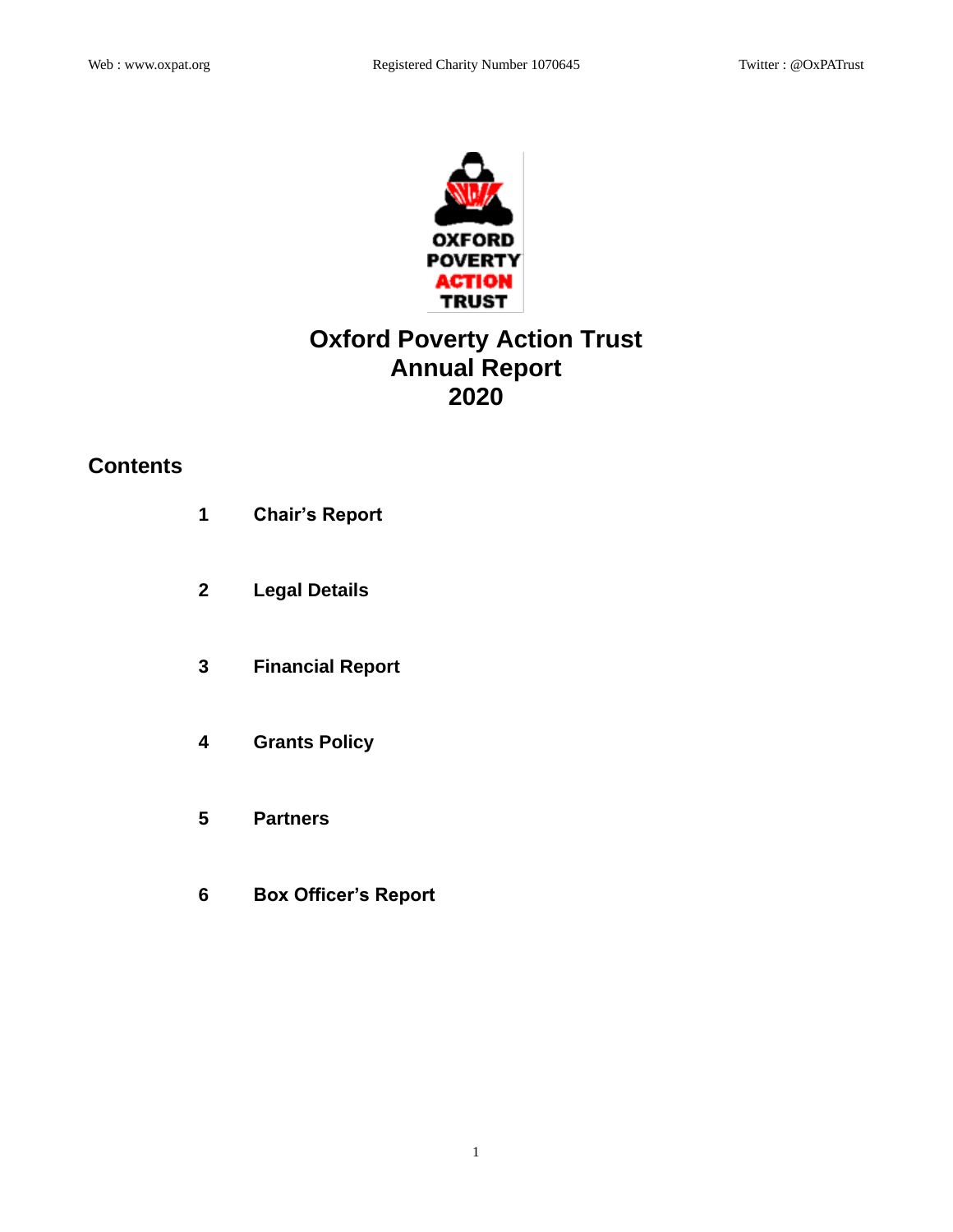# **1 Chair's Report 2020**

## **The Problem**

The level of homelessness in Oxford is significantly higher than in neighbouring local authority areas. In 2019 the estimated number of homeless people in Oxford was 237.1 In the last year, the number of rough sleepers has reduced due to the implementation of the 'Everyone In' mandate. The number of rough sleepers is high for a city of Oxford size, with almost 8 persons rough sleeping per 10,000 households in 2019 (using the street count number for 2019). This is significantly higher than the national and regional average, and far higher than the level of rough sleeping seen in the neighbouring Districts. <sup>2</sup> At the end of 2018 the local authorities estimated that there were 94 people sleeping rough in the City of Oxford, and 119 sleeping rough in the county of Oxfordshire. Despite the best efforts of many agencies, it seems there were of the order of 120 people rough sleeping in Oxford at the end of 2019. The problem of homelessness in the city appears to be particularly intractable. Many of the reasons are well known – the cost of housing in Oxford, the austerity imposed by central government on local government for the last ten years, and the associated cuts to expenditure on housing, mental health and drug services.

## **The OxPAT Response**

Despite the problems, the charities engaged in supporting single homeless people in Oxford continue to do excellent work, and the Oxford Poverty Action Trust (OxPAT) continues to provide a mechanism for concerned citizens to donate to these local charities. Active since 1996 the Oxford Poverty Action Trust (OxPAT) has distributed almost £700,000 to support homeless people in Oxford, including £65,000 in 2020. We have done that by soliciting donations which we then pass to other local charities who we perceive to be doing good work to help the homeless. OxPAT has no staff or premises and very few costs. In 2020, excluding the cost of buying Christmas cards, which we sell for a profit, we had costs of £100. It is very difficult when you see a homeless person on the street to know how best to help. Surveys show that over 70 % of money donated directly to the homeless will be spent on drink or drugs. Giving money to OxPAT means that your donation will be channelled through professional charities with the resources to understand the problems a homeless person is suffering with, and to help develop a plan to help the person address those problems. The OxPAT money will be spent by the charity involved on items or activities which will directly benefit an individual or individuals. Typically it will be spent on shelter, food, clothing, advice, medical care, and training to help people get a job, or manage their finances better.

## **Activities in 2020**

## **Fund raising 2020**

Match fund with Oxfordshire Community Foundation was not part of our fund raising in 2020.

In total £52,557.44 was donated by the public, resulting in a total raised of £64,676.71

#### **Christmas cards**

Our 2020 Christmas Card was another beautiful card entitled Snow in Radcliffe Square a lovely by local artist John Somerscales. We sold the cards directly to members of the public, via the "Cards for Good Causes" shop at Oxford Town Hall, and via the Hayfield Deli in Hayfield Rd.

Contactless collecting pilot Greater Change (www.greaterchange.co.uk) helped us to run a pilot of contactless giving in Oxford. They supplied us with contactless terminals which we placed in the Co-op on Walton St and in Alden's Fish Market in Osney. The terminals raised over £1,000 during 2020 and gave us experience of contactless terminals as a means of raising money. We wish to thank Greater Change, the Co-op and Aldens for supporting us with this.

The COVID-19 pandemic meant that events such as

Collection day at Eights week on Christchurch Meadow Christchurch College

Carol singing children of St Barnabas School to sing for us at the Westgate Centre

1 This is England: A picture of homelessness in 2019 – Shelter, 2 Para 5.6 - Rough Sleeping, Oxford City Council's Homelessness Review and Housing, Homelessness and Rough Sleeping Strategy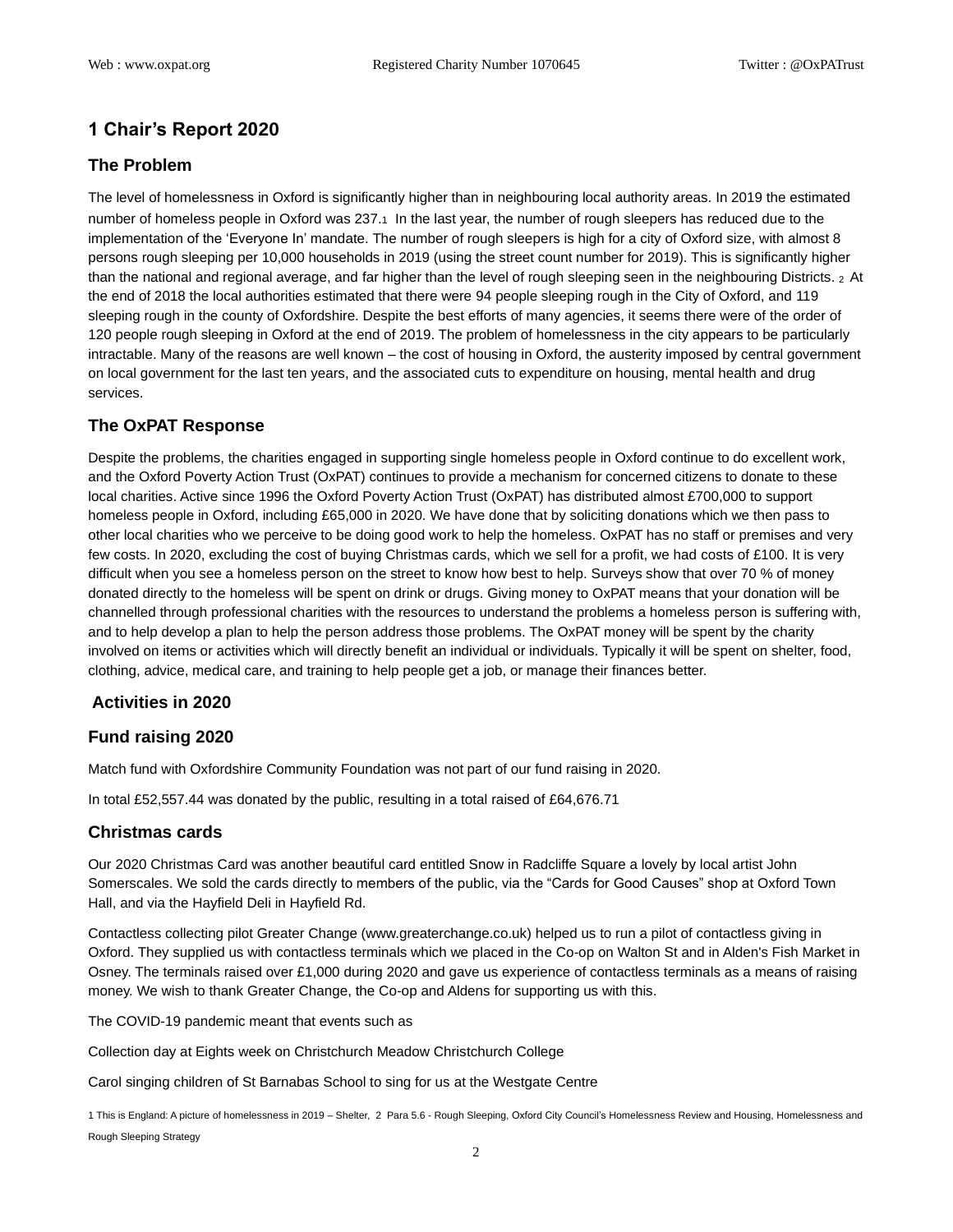Nuffield College Carol singing

Magdalen College School fundraising and

Carol singing by Appleton singers did not take place in 2020.

### **Distribution**

Due to the impact of COVID-19 it was considered inappropriate to impact further on our core partners. OxPAT continued to work with the charities listed in section 5 Partners below. We are convinced that these agencies are amongst the most effective in Oxford and we thank them for partnering with us again this year. Between them these charities provide a full range of support services for homeless people from helping those sleeping on the streets, to providing shelter in day centres and hostels, mental care, rehabilitation, and training and skills development to help them find employment.

#### **2 Legal Details**

#### **Trust**

The object of the Trust is "for the relief of the effects of poverty, sickness, disablement and old-age" in accordance with a Trust Deed made on 28th June 1998. The Trust has been granted registration as a charity by the Charity Commissioners. The Charity Number is 1070645. The Inland Revenue has accepted the Trust as a charity within the definition of section 506 (1) Income and Corporation Taxes Act 1998, as a result of which the Trust's income and gains are not taxable to the extent that they are applicable and applied to charitable purposes.

The registered address is 25 Woodstock Road, Oxford OX2 6HA.

During the calendar and accounting year 2020 the following persons acted as Trustees of the Oxford Poverty Action Trust (known as OxPAT) for some or all of the time:

Paul Armstrong Deborah Ceadel Jonathan Clark Mary Gurr Ralph Hall Meg Movshon Patrick Mulvihill Ben Chataway Officers during the year 2020 were: Chair: Jonathan Clark Secretary: Suzi Coyne Treasurer: Paul Armstrong The Patrons of the Trust are: Rt Revd. William Kenney CP Mrs. Felicity Dick, Deputy Lieutenant of Oxfordshire The Charity's Bankers are: The Co-operative Bank, King's Valley, Yew Street, Stockport, Cheshire, SK4 2JU The charity owns no functional property and there are no connected companies. **Jonathan Clark, Chair, 2020**

## **Pat Mulvihill, Chair, 2021**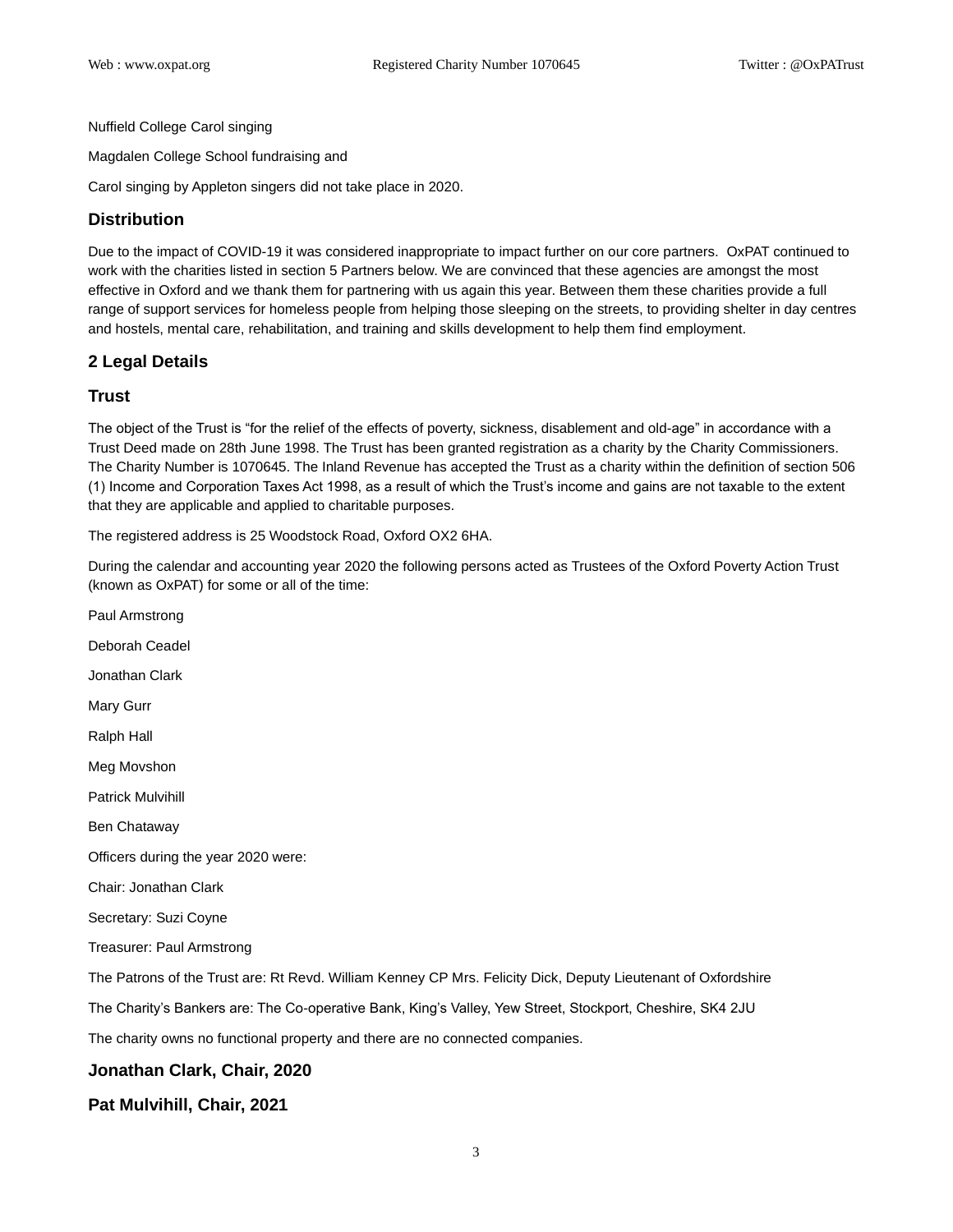# **3 Finance**

## **OxPAT Financial Report for 2020**

| OxPAT Accounts (figures in £)                           | 2019       | 2020      |
|---------------------------------------------------------|------------|-----------|
| Expenditure:                                            |            |           |
| Admin and Special Purposes Sub-Accounts                 | 99.31      |           |
| <b>Grants to Charities</b>                              | 103,250.00 | 72,600.00 |
| Grants to Individuals                                   | 736.50     | 1,962.49  |
| Christmas cards                                         | 990.00     | 1,818.00  |
| Bank error                                              | 98.00      | 98.00     |
| <b>Total Expenditure</b>                                | 105,173.81 | 76,282.49 |
| Income:                                                 |            |           |
| <b>Boxes</b>                                            | 2,772.10   | 508.56    |
| <b>Fund Raising</b>                                     | 2,837.22   | 1,306.77  |
| Organisations                                           | 48,994.51  | 4,834.00  |
| of which OCF Christmas 2018 match funding <sup>1</sup>  | 42,833.13  |           |
| of which donations from other organisations             | 6,161.38   | 4,834.00  |
| Places of Worship                                       | 3,417.00   | 2,150.00  |
| Private Donations (Gift Aid)                            | 13,837.50  | 13,537.00 |
| 2018 Christmas cards                                    | 1,801.08   |           |
| 2019 Christmas cards                                    | 446.50     | 1,604.00  |
| 2020 Christmas cards                                    |            | 847.27    |
| Donations via platforms (online & offline) <sup>2</sup> | 27,176.51  | 21,847.42 |
| Other Private Donations (Non-Gift Aid)                  | 6,070.33   | 8,525.52  |
| Gift Aid payments from HMRC                             |            | 8,757.97  |
| Special events                                          | 865.89     | 20.00     |
| Other                                                   | 324.00     | 738.20    |
| <b>Total Income</b>                                     | 108,542.64 | 64,676.71 |

<sup>1</sup>The Oxfordshire Community Foundation (OCF) kindly agreed to match fund donations between 10 December 2018 and 6 January 2019; OxPAT received this match funding in January 2019.

2 Includes online donations made via CAF, CAF cheques, JustGiving, Stewardship, The Big Give or Charitable Giving; donations plus any gift aid collected on behalf of OxPAT are included in this row.

| Reconciliation with bank | 2019       | 2020      |
|--------------------------|------------|-----------|
| Opening balance          | 12,599.20  | 15,968.03 |
| Income                   | 108,542.64 | 64,676.71 |
| Expenditure              | 105,173.81 | 76,282.49 |
| Closing balance          | 15,968.03  | 4,362.25  |

#### **Income**

2020 has been a strong year for OxPAT. Whilst total income in 2020 decreased to £64,676.71 from the record of £108,542.64 in 2019, 2020 income is in line with that in 2018, and well in excess of income in years prior to that. The record results in 2019 were primarily driven by match funding provided in December 2018 – January 2019 from the Oxfordshire Community Foundation; nevertheless, the sustained income well above historical levels suggests this match campaign has had a positive impact for OxPAT beyond the period of the match. In the 20 years OxPAT has been operating, we have collected nearly £700,000 from our donors.

Our income is spread across various categories of donors and donation channels.

Box income decreased from 2019 to 2020 by around £2,300 due to lower use of cash and foot traffic near our collection boxes during the ongoing COVID-19 pandemic.

Similarly, fundraising income also decreased from 2019 to 2020, by around £1,500 – the income received in 2020 was from several contactless donation devices which have been deployed in several locations in Oxford.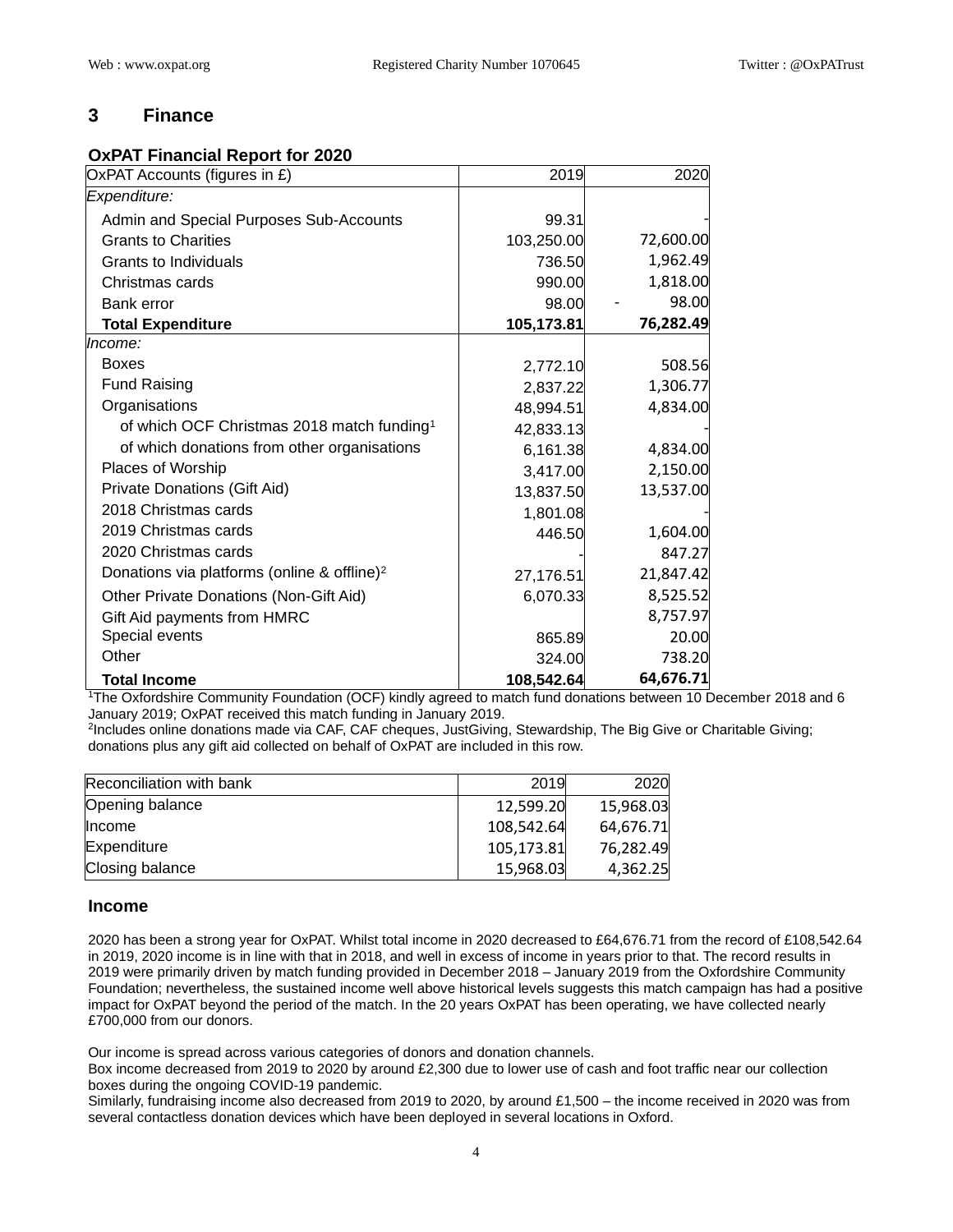Income from organisations – excluding the OCF match funding which was not repeated – decreased by around £1,300, reflecting a number one-off donations from organisations in 2019 which we do not expect to be repeated. Income from places of worship also decreased by around £1,300, likely reflecting closures of places of worship and smaller congregation numbers during the ongoing COVID-19 pandemic.

Gift Aid eligible donations are broadly in line with 2019, reflecting a maintained increase in regular Gift Aid standing orders since 2017 and years prior.

The 2020 Christmas card saw revenues of £847.27 in 2020. In line with previous years, the majority of revenue from the Christmas card sales come in during the first few months of the next calendar year. Hence, most revenue from the 2020 Christmas card is expected to be collected in 2021. Overall, 2019 Christmas card sales brought in income of £2,050.50 across 2019 and 2020, leading to a profit of £1,060.50 for 2019 Christmas card sales.

Donations made via fundraising platforms such as Charities Aid Foundation (CAF) or Just Giving, have decreased from 2019 to 2020 by around £5,300, though still continue to be far above levels in years prior to 2019. Platform revenue reflects a number of regular donations made via CAF, as well as additional one-off donations. Revenue via fundraising platforms includes any Gift Aid collected by a given platform on our behalf.

Non-Gift Aid donations grew sizeably from 2019 to 2020, by around £2,500, reflecting both some new regular donations, as well as a number of one-off donations which we do not expect to be repeated. Sizeable Gift Aid payments were received from HMRC in early 2020 for prior years; Gift Aid for direct donations to OxPAT in 2020 will be claimed in 2021.

Special events income has dropped to nearly nil, the £20 in 2020 reflecting a follow-on donation received in January 2020 from an event held in 2019. Other income reflects donations made directly to our bank account which are not attributable to a specific individual/organisation – this increased from 2019 by around £400.

## **Expenditure**

The total grants made by OxPAT in 2020 amounted to £76,282.49, the vast majority of which was donated as regular distributions to our core agencies, totalling £72,600. This includes a donation of £24,500 to Oxford Homeless Movement (OHM), administered by OCF, made in January 2020 to take advantage of match funding made available for donations to OHM. The Chair agreed with OHM/OCF that the funding we provided, plus matched funding, would be distributed to OxPAT core agencies. Grants to individuals (paid via various charities) increased by around £1,200 from 2019 to 2020 reflecting additional applications for individual grants in 2020.

Our costs for Christmas card printing were £1,818 in 2020, covering Christmas cards printed in that year. This is around double printing costs in 2019, reflecting an increase in the costs of printing

No administrative or special purposes expenses were made in 2020.

#### **Special purposes accounts**

Within the totals above we keep track a of special purposes sub-account, which currently contains funds from a donation from the Oxford Round Table. This was originally given for box replacement and refurbishment but the Round Table has now agreed that it may be spent on anything we consider appropriate.

| Special purposes account | 2019   | 2020   |
|--------------------------|--------|--------|
| Opening balance          | 740.69 | 740.69 |
| llncome                  |        |        |
| Expenditure              |        |        |
| Closing balance          | 740.69 | 740.69 |

The special purposes account currently contains funds from a donation from the Oxford Round Table. This was originally given for box replacement and refurbishment but the Round Table has now agreed that it may be spent on anything we consider appropriate. We had previously tracked a separate administration account with donations made by organisations that are happy for their money to be spent on our limited administration expenses. However, as these last of these funds was spent in 2019, and no new funds for this purpose were provided, this sub-account is defunct.

We would like to thank all our donors, large and small, for their generosity towards us. In particular we would like to thank our regular donors, both organisations and individuals, who have supported us over the years including W Lucy & Co, St Leonard's Church Eynsham and All Souls College. We are also very grateful to Howard Cox for carrying out our independent examination.

We would also like to thank the charities to whom we give the money. We have no doubt that the money we pass to them is used efficiently and effectively in support of people in Oxford who are homeless, or in danger of homelessness.

## **Paul Armstrong, OxPAT Treasurer, August 2021**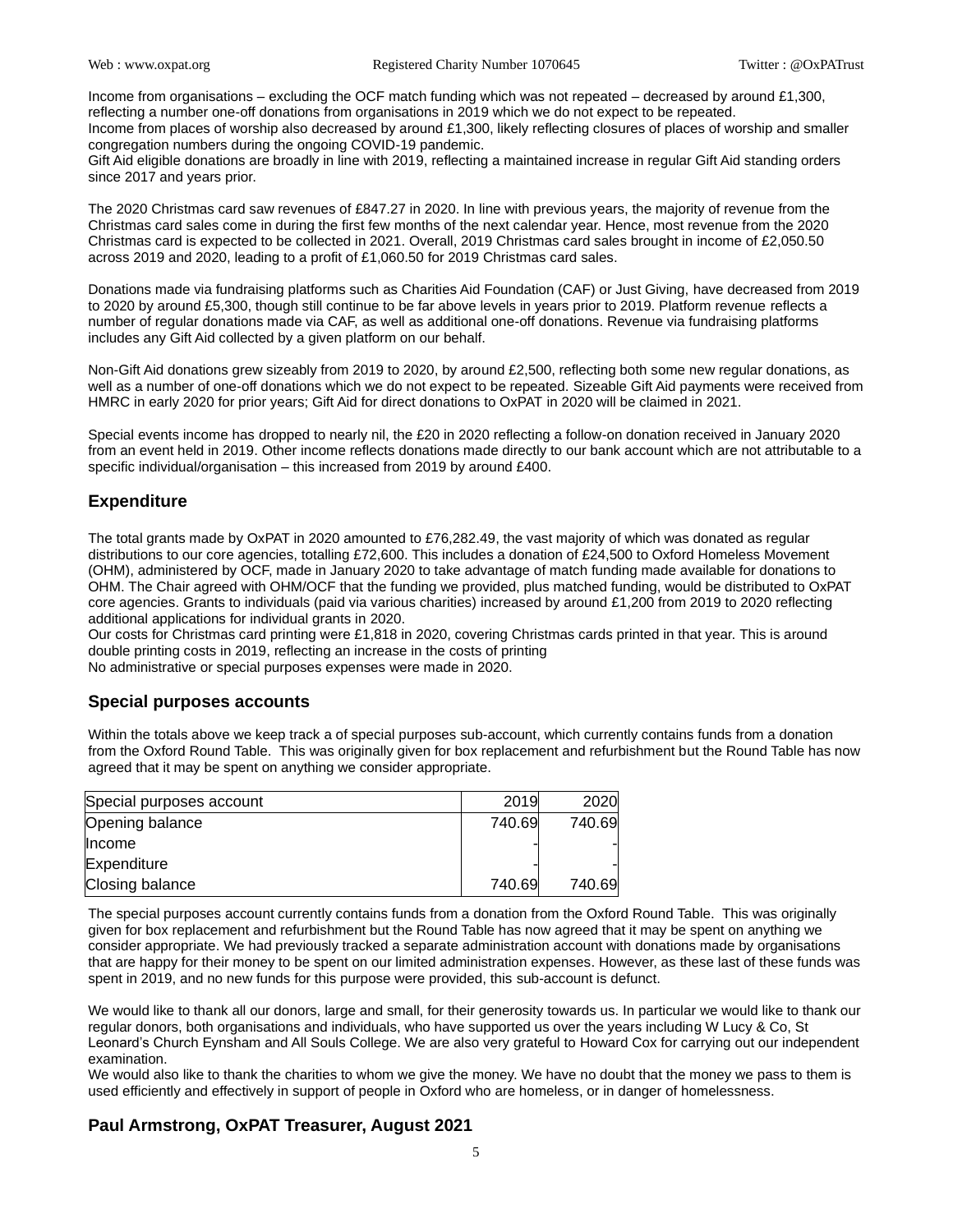# **4 Grants Policy Core Principles**

1. OxPAT funds are to be used to provide direct help to homeless or vulnerably housed adults.

2. OxPAT funds can be used to fulfil basic needs such as food, clothing and shelter. They can also be used to help people address the issues that have led to them becoming homeless, by building confidence and self-esteem, improving skills, and addressing dependency issues.

3. OxPAT funds are not to be used to fund administration nor on-going costs, or to discharge statutory duties. 4. OxPAT funds will only be distributed to or through recognised charitable agencies; and must be spent by or under the supervision of such an agency. Distribution The monies received by OxPAT are distributed through agency welfare funds to be spent on welfare services, rehabilitation, accommodation and training and education to help people to get off the streets and move forward.

## **Core Agencies**

OxPAT will aim to distribute most of its funds to a core group of agencies via regular monthly standing orders to their welfare funds. It is each agency's responsibility to ensure this money is spent in accordance with OxPAT's core principles and to report back at the end of the calendar year or more frequently as appropriate as to how it has been spent.

#### **Specific applications**

Some of OxPAT's funds will be used to fund specific applications which are not from the core agencies. Examples of successful applications include requests for clothing, bedding, work tools, and transport costs to enable a person in need to travel to a job. To apply for a grant for a homeless, or vulnerable, person, please download the OxPAT Grant Application Form from the OxPAT website (www.oxpat.org/ ), and follow the instructions on it.

## **5 Partners**

#### **Core agencies during 2020 were:**

Aspire Oxfordshire The Big Issue Connection Support Crisis Skylight Oxford Elmore Community Services Community Housing, part of Homeless Oxfordshire O'Hanlon House, part of Homeless Oxfordshire SMART/CJS (Howard House) The Oxford Street Population Outreach Team The Porch Due to the impact of COVID-19 t was decided to continue with the same agencies as in 2019.